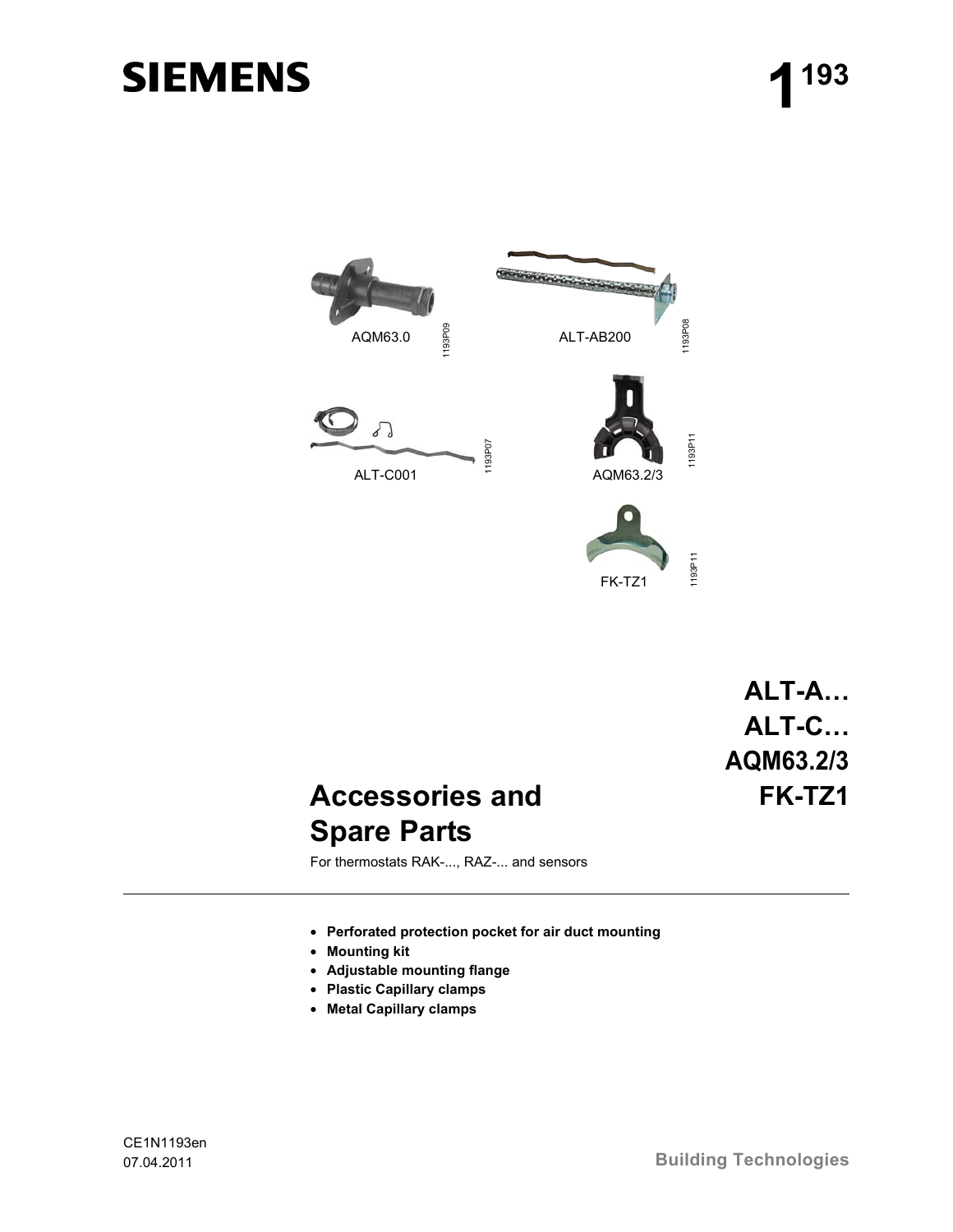#### **Type summary**

| Type<br>reference | Name                                                      | Use                  | Material             | Immersion length | Inner dia. of<br>pocket | Weight |
|-------------------|-----------------------------------------------------------|----------------------|----------------------|------------------|-------------------------|--------|
|                   |                                                           |                      |                      | [mm]             | [mm]                    | [kg]   |
| ALT-AB200         | Protection pocket,<br>perforated, with<br>coupling spring | Air duct<br>mounting | Steel,<br>qalvanized | 240              | 15                      | 0.125  |

| Type<br>reference | Name                    | Contents                           | Use                                                                                                                     | Material             | Weight<br>[kg] |
|-------------------|-------------------------|------------------------------------|-------------------------------------------------------------------------------------------------------------------------|----------------------|----------------|
| <b>ALT-C001</b>   | Mounting kit            | 1 spring 100 mm                    | For fixing the sensing element<br>inside the perforated protection<br>pocket (to prevent noise caused<br>by vibrations) | Steel                | 0.034          |
|                   |                         | 1 clamping band 330 mm             | For fitting the RAK to pipes                                                                                            | Steel.<br>qalvanized |                |
|                   |                         | 4 clamps                           | Wall mounting: For securing the<br>sensing element inside the pro-<br>tection pocket                                    | Steel                |                |
| AQM63.0           | Mounting<br>accessories | 1 mounting flange, adjust-<br>able | Suited for air ducts with up to 70<br>mm insulation                                                                     | PA66GF35             | 0.038          |

| Type refer-<br>ence | Name                                                                                                 | Measure                                    | Use                                                                                                          | Material                                      | Weight |
|---------------------|------------------------------------------------------------------------------------------------------|--------------------------------------------|--------------------------------------------------------------------------------------------------------------|-----------------------------------------------|--------|
|                     |                                                                                                      | [mm]                                       |                                                                                                              |                                               | [kg]   |
| AQM63.3             | Capillary clamps<br>made of plastic<br>(1 Set includes<br>6 pcs)                                     | $= 50$ mm, H = 62 mm,<br>L.<br>$D = 25$ mm | For fixing capillary tube to the<br>heat coil.                                                               | <b>Plastic</b><br>(Glass fiber<br>reinforced) | 0.05   |
| AQM63.2             | Capillary clamps<br>made of plastic<br>(1 Set includes<br>3 pcs) incl. 3<br>metal distance<br>holder | $= 50$ mm, H = 62 mm,<br>L.<br>$D = 25$ mm | For fixing capillary tube to the<br>heat coil. Additional are 3 pieces<br>of metal distance holder included. | <b>Plastic</b><br>(Glass fiber<br>reinforced) | 0.05   |
| FK-TZ1              | Capillary clamps<br>made of galva-<br>nized steel (1<br>set includes 6<br>pcs)                       | $L = 50$ mm, H = 37 mm,<br>$D = 6$ mm      | For fixing capillary tube to the<br>heat coil.                                                               | Steel<br>galvanized                           | 0.06   |

2/3